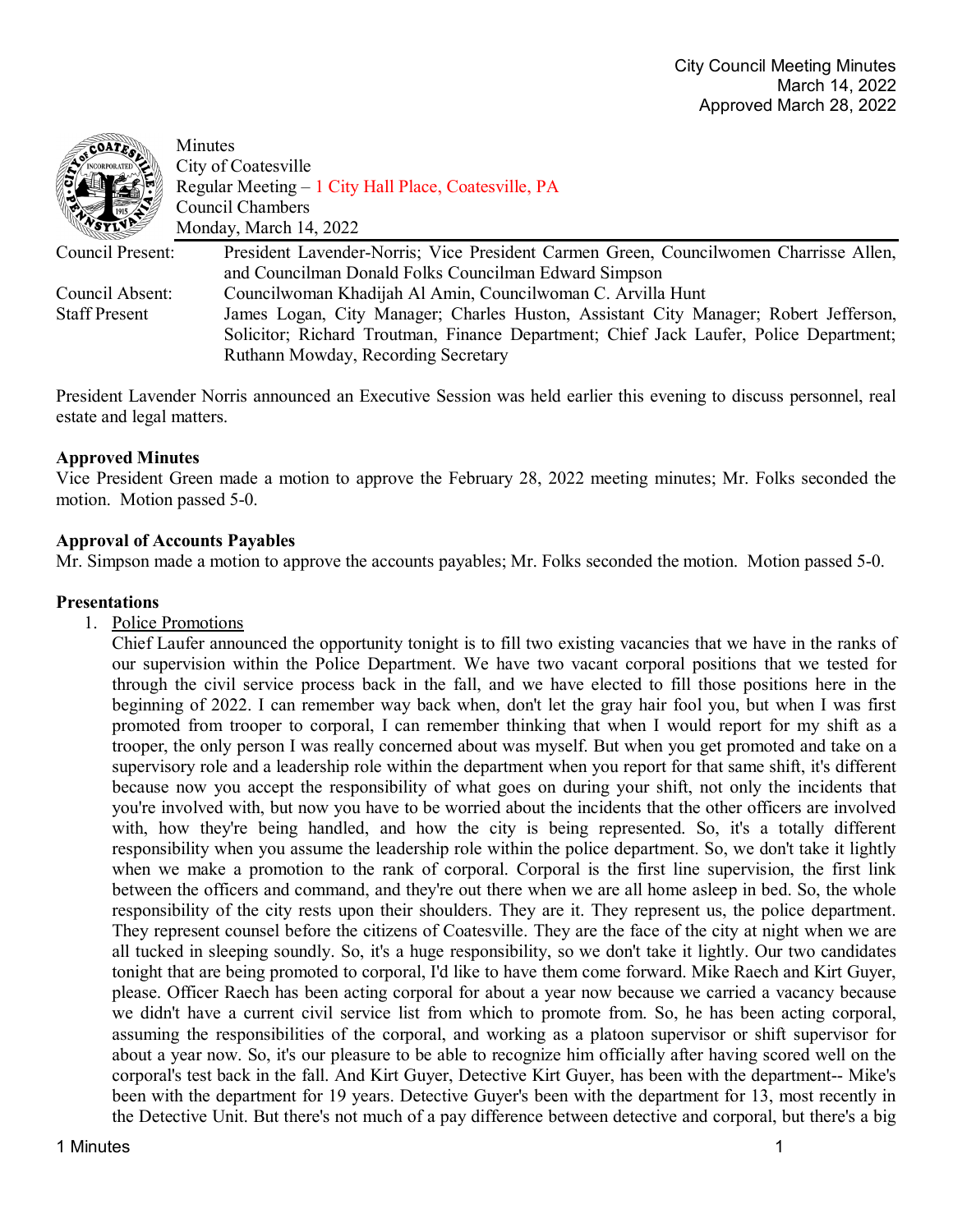responsibility difference. So, Kirt has elected to leave his position in the Detective Unit. We're sorry to see him depart from the Detective Unit. He has a lot of experience in major case investigations, is a federally sworn task force officer with ATF, and has represented the department very well in his role as a detective. But he has elected to take on that additional level of responsibility, accept the promotion to corporal and return to patrol where he'll be able to impart some of that experience that he has gained in the Detective Unit back into patrol with our young officers on the street. Likewise, when Mike was a little younger, he was also in a Detective Unit and so we have two experienced officers here tonight that we're proud to promote to the rank of corporal. And at this time, since Mike has 19 years and is a senior officer, we'll ask Judge Hines to come up.

As his wife held the Bible, Corporal Michael Raech was sworn in by the Honorable Judge Gregory Hines.

As hi wife held the Bible, Corporal Kirt Guyer was sworn in by the Honorable Judge Gregory Hines.

2. OIC - Enclave

I came about like five weeks back now, and now we're on our fifth week of the Enclave. [inaudible] last week. They'll actually finish up this Wednesday. And for those who might not have known what the work Enclave was, it's a five-week paid ambassador program for individuals that live in 19320. And basically, they got 9 out of 15 hours of the week. They will be outside cleaning up different areas. So, we committed to Lincoln Highway first through Fourth Avenue and also some of the parks in Coatesville. But we were able to partner with public works. And so sometimes if they clean up the parks, they would give us different areas. So, we would visit like Valley Road or Church Street or wherever else there might be a big pile up of trash. And we could only have one person with us tonight in the Enclave, but it was a really great experience for them. A lot of them talked about like just being outside cleaning up, other people, seeing what they're doing, other neighbors coming and joining them to clean up. So, I talked about the 9 out of 15 hours, but then 6 out of 15 hours each week they would get paid professional development, so they did a lot of team building. Each week, we would focus on a different character pillar, responsibility, trustworthiness, this week is citizenship. So, we'll actually have Lieutenant Alice with us tomorrow. All the participants will be registered to vote. And then on Wednesday we'll have state rep Dan William's office come and just really meet and engage with them. So, it's been a really great program, everyone from all different walks of life, and I'm really proud of them. Shila, you want to say anything? She's really shy, and she's the youngest in our group, but even she has grown so much through the process. And we were able to actually hire on one person with the OIC staff to continue helping the work efforts of the Enclave. Ms. Shila announced her favorite part was just getting out there, and cleaning up, and experience different things. President Lavender orris presented Ms. Shila with the Certificate of Recognition from the City.

# **Discussion Items**

**1. Minutes**

There was no discussion on meeting minutes.

# **Citizens Hearings – Regular Action Items Only (3 Minutes)**

There were no citizens hearings on regular action items only.

Vice President Green made a motion to close citizens hearings on regular action items only; Ms. Allen seconded the motion. Motion passed 5-0.

# **Regular Action Items**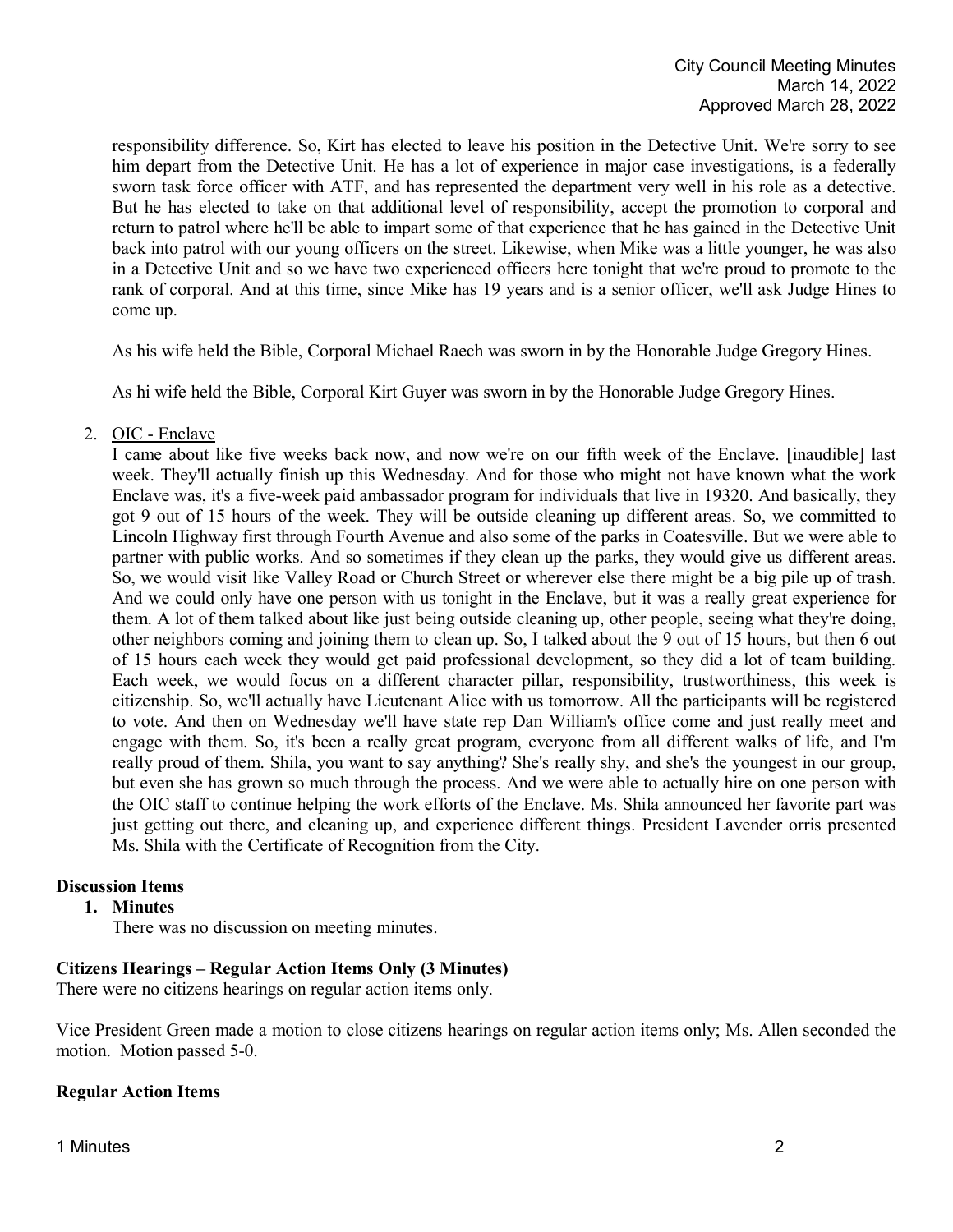1. Receive and consider a motion for second reading and adoption an ordinance authorizing the City of Coatesville to sell the City's property located at 99 North 9<sup>th</sup> Avenue, Coatesville, Chester County, Pennsylvania, to the Coatesville Youth Initiative, a Pennsylvania Non-Profit Corporation, for purposes of constructing and maintaining a new community center to carry out the programs and mission of the Coatesville Youth Initiative, for a sale price of ten dollars.

Vice President Green made a motion to approve second reading and adoption an ordinance authorizing the City of Coatesville to sell the City's property located at 99 North 9th Avenue, Coatesville, Chester County, Pennsylvania, to the Coatesville Youth Initiative, a Pennsylvania Non-Profit Corporation, for purposes of constructing and maintaining a new community center to carry out the programs and mission of the Coatesville Youth Initiative, for a sale price of ten dollars; Mr. Folks seconded the motion. Motion passed 5- 0.

2. Receive and consider a Resolution authorizing official action relating to receiving a statewide local share account grant for the Ash Park Master Plan Implementation Project

Mr. Folks made a motion to approve a Resolution authorizing official action relating to receiving a statewide local share account grant for the Ash Park Master Plan Implementation Project; Vice President Green seconded the motion. Motion passed 5-0.

Mr. Logan explained at the local share account, it's a statewide grant of, basically. The PA racehorse development and gaming act in act 2004-71 as a minute provides for distribution of gaming revenues to the Commonwealth Financing Authority grants. These grants or the eligibility for these grants can go to municipalities. This particular grant will allow the City of Coatesville to submit an application for improvements of the Ash Park project.

3. Receive and consider engagement letter with Gawthrop Greenwood with corrected fees.

Ms. Allen made a motion to approve an engagement letter with Gawthrop Greenwood with corrected fees; Mr. Folks seconded the motion. Motion passed 5-0.

Mr. Logan explained this was just a minor amendment to the engagement letter. I think, the previous one, it has been in reference to our solicitor fees and the managing partner fees. So just wanted to break it out so it's to provide you with a little bit more clarity. If you look on page two towards the bottom, it gives you that breakout.

Mr. Folks made a motion to close action items; Vice President Green seconded the motion. Motion passed 5-0.

# **Reports**

1. Solicitor

Mr. Jefferson thanked everyone it is very much appreciated. I have prepared a more detailed attorney-client privilege report for Council. Since Council's last meeting, I provided and continued to provide legal advice to the city regarding a potential amendment to the zoning ordinance. I attended the zoning hearing board meeting on March 1st, 2022, for the application of the Friends Association. I received status communications from the city's insurance carrier and solicitor regarding litigation. And I continue to work on an appeal to the Commonwealth Court.

2. City Manager

Mr. Logan announced this is going to be a little long, tonight. In executive, I provided an update on real estate projects. In addition to the report, I just wanted to bring to everyone's attention that PennDOT has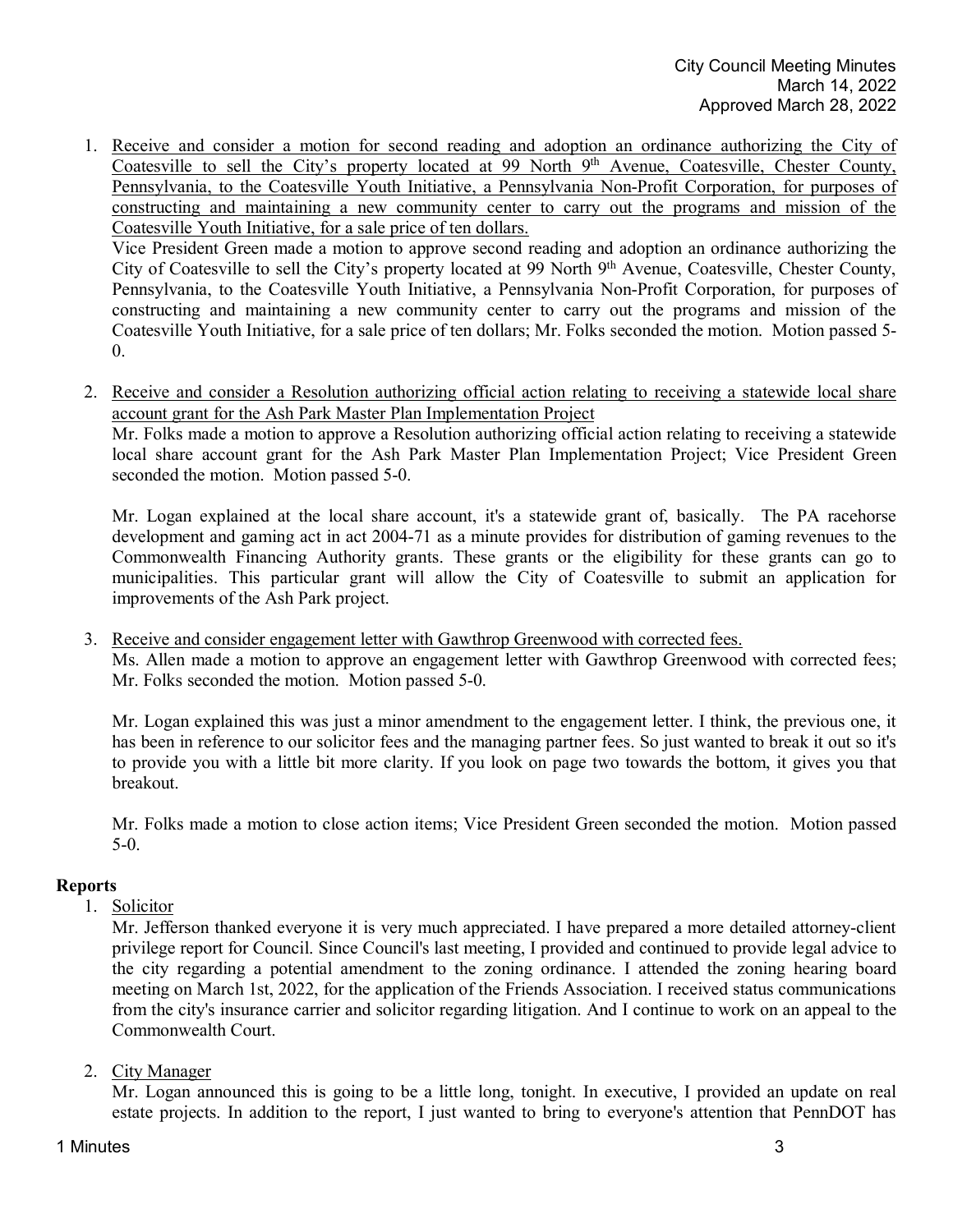hired a consultant. The consultant is Vernon Land Use, LLC to conduct a Citywide transportation impact study. The study is designed to examine the ripple effect of the new train station in connection to the other City developments. A series of interviews have been scheduled and conducted to ascertain information on how the train station will impact the City. Today, a dashboard of community development and investment projects have been listed to help develop potential community and economic assets associated with the Coatesville train station construction. If any of you ever was bored in the evening, and if you ever went to City's website, you can look at what a train station or how a train station impacts the community. It is believed that when a transportation system like what we are going to have in a community like Coatesville or any community, there is a real estate uptick between 8 and 14 percent. So, we hope that what this new train station is going to do because it will bring more people into the City and offer those who are seeking to live here an opportunity to move about from the City into other areas of the county and beyond. So, we're very excited about this impact study. Moving on. The City continues to pursue funding for the Coatesville parking garage capital stack. Our Econ partners continue to identify funding opportunities that has currently resulted in \$8.5 million projected funds to build the garage. Plans for the garage are at 90% design completion. There may be some modifications moving forward. Due to COVID, things have changed in the commercial space. People are staying at home, but we still think that we're on track with the projected numbers for the parking spaces. The City will also soon release a full list of construction and Citywide projects to kind of support-- I shouldn't say support. Complement our development here in the City and that particular list is going to be part of the dollars, sorry. And we'll provide that list within a week or so, that will be posted on our website. We'll give everyone a snapshot of what the City entails or plans to do with the grant money. I'm happy to reannounce the partnership between CYI and the City to build a state-of-the-art community center. We're very excited. As you heard a little bit earlier for the second reading, we are moving forward with this particular project. It is a wonderful endeavor that we are happy to be part of, and soon the community will be able to embrace it as well. I would like to thank our council members for supporting this transaction, and Mr. Earl Johnson for supporting me and the City to push this vision, to bring back this much-needed facility on the East End. So again, thank you, council members. And thank you, Mr. Johnson. Our public affairs representative, Vincent Miles, has been touring and working with our City Council members to help identify some of the challenges and opportunities in our City. For those of you who have not met Vincent Miles, he holds a Master's in Public Administration, and he will be putting his education to good use here in the City, to help shape new policy and legislation with our council members.

If you have an issue or ideas you would like to share with Vincent, please contact him [vmiles@coatesville.org.](mailto:vmiles@coatesville.org) And once again, that's vmiles@coatsville.org. Let's see. We will be looking to host a hiring event, hopefully in spring with Penn Medicine. With the closure of the hospital there's been a tremendous need for professionals to work in healthcare. We want to work with Penn Medicine. They've been doing some wonderful things here in Coatesville, so we're looking forward to planning another hiring event - Mr. Folks, hopefully, you'll be on hand to help recruit - and we're looking forward to working with them this spring on that. This month we will also explore introducing a farmers' market to our pop-ups in the City, along with the retail pop-up in shops this summer. We wanted to have the farmers' market right before COVID hit, but as soon as it did hit a lot of the farmers kind of were hesitant to come out. But we look to introduce a farmer's pop-up version as a pilot here in Coatesville, so be looking for that.

And then one final note. And Chip, he is on the line. He may be listening in and he may even address some of this tonight. One of the things I do is, I try not to complain much as the City manager about the challenges we have with trash, and abandoned vehicles or legally parked vehicles blocking alleys throughout this community. But tonight, I will. This summer, this City has a lot planned for its residents in the community and the surrounding area. And people want to enjoy coming into the City because of those new features in our parks and the new activities that we have planned for our children. But there's going to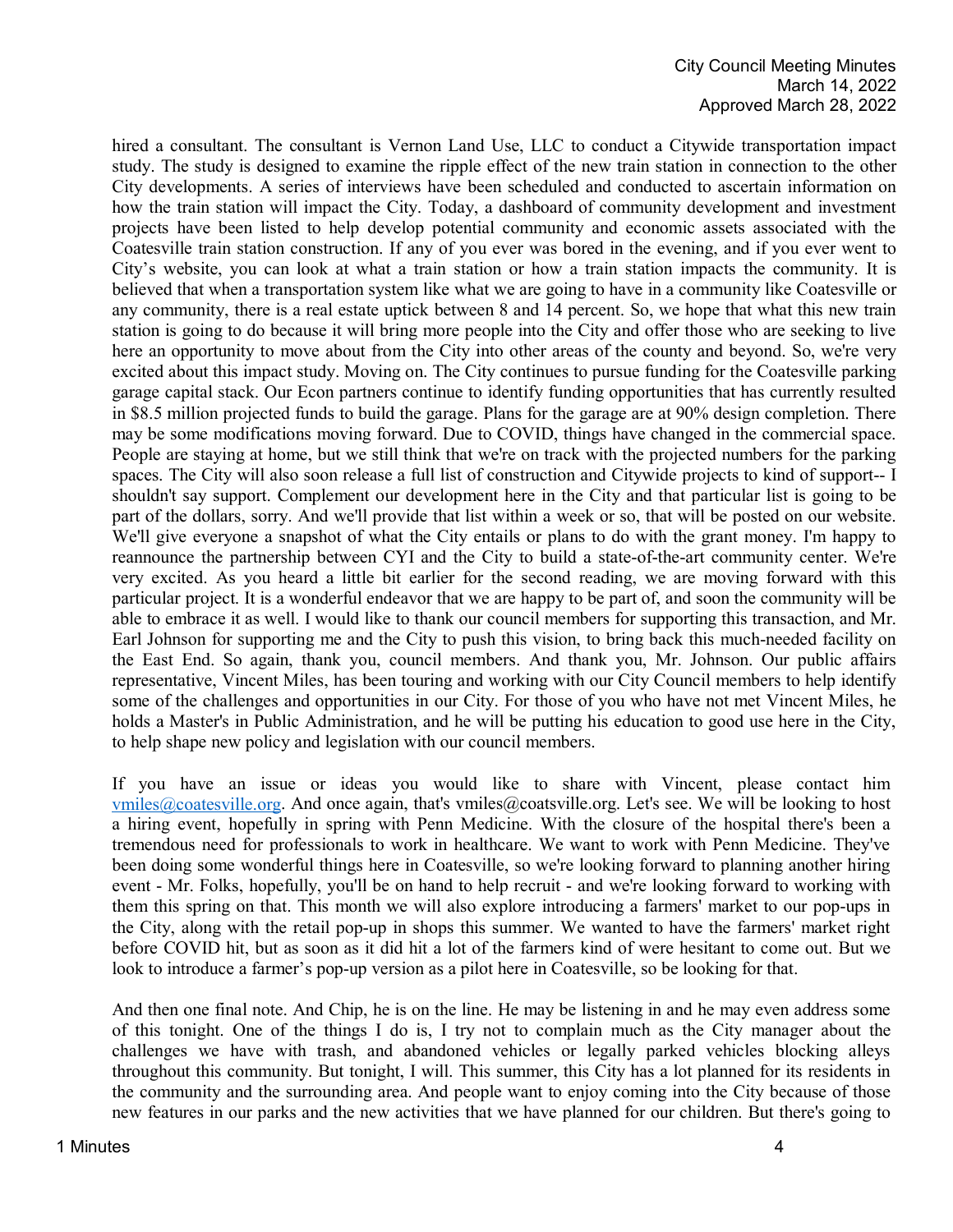be one problem, and I will hear about it like I hear about it every year, and we'll see if we don't pitch in to help it. And that problem is trash and abandoned vehicles. Now, when it comes to the traffic issues, yes, we have some challenges with our contracted hauler. They've been missing a lot Lots of pickups due to COVID and just sometimes, it's no excuse. But I have to ask our residents to please help us manage this. This is just not Eagle's responsibility. It's not our responsibility. Oftentimes, I drive the alleys, I see trash outside of the totes. I see furniture that is being dumped in this community. And this community is not a-- it's not a dumping ground. And it really pains me when I see this. We have our Public Works guys out there. We have community residents, Wendy Whittaker. I know she's on the call tonight. She assembles people to get out and help clean up trash. Mini McNeil does the same thing. There're folks here tonight. They all chip in to clean up for people who fail to be responsible for the trash that they make in this community. And I have to say I'm just a little tired of it. So, if we want to make this City great, if we want to change things in this community, we have to work together, we have to work through, and we have to report or point out the trash and abuse of abandoned vehicles and trash in this community. We are working with members of the community and local nonprofits to implement neighborhood cleanups. We'll continue to do that. But it's really a matter of people getting together and working together to get rid of this trash. And I do have a message for the young people. I haven't forgotten about you. Our Public Works Department cleans up the parks that you play in every day because a lot of you ballers can't find the trash can. When you go out, you expect the parks to be clean so you can enjoy them. But you don't want to take pride and responsibility to clean them up. Now, imagine walking on the court -you and your boys- and you want to play a full-court of basketball, only to find that it's nothing but trash on it. That's not how we do it here in Coatesville. So, I'm asking you, young people, let's work together, clean up your park so that you can have something to look forward to when you get out there the next day or the next week to play. I hope to see some of you in the parks this year to enjoy some of the music, the basketball tournaments, the family unity days. And let's just keep the parks clean. Thank you.

### 3. Assistant City Manager

Mr. Huston explained he is going to go out of his normal order and jump right in after James. This past week in a week and a half or so, we've had six major dumping reports from Mount Pleasant Road all the way down into Blackhorse Hill on Colfax Street. So, I'm going to reiterate with James. We try, Eagle tries. Jules is out there with Public Works. But two or three of these piles were unbelievable-- large couches, chairs, bed frames. They look like apartment cleanouts or house cleanouts. We need you to call Eagle or call a hauler to have this taken away, not just find some convenient alley to drop this stuff into. That costs the City money, time, and effort to recoup that. Yes, we know we have some contract issues. And as James mentioned, they're out there. We are in the process of bidding out 2022 through 2025. So, we'll see what our vendors may come in with that. But in the meantime, this is your City, folks. You see it, pick it up, put it in a bin. Put it in a tote. We have over 100 cans around the City from Lincoln Highway back into the park system. Any help you can be to keep the litter going into the trash cans would be really, really appreciated. So that's a quick follow-up on James back to my usual COVID. In a surprise move, the county has adjusted their measuring tool. In the past, they were doing a whole bunch of different graphs and charts. As of March 4th, the county has transitioned to using the CDC numbers for counties throughout the United States, and they're only using three measures: new cases per 100,000 people, hospital admissions per 100,000 people, and inpatient bed utilization throughout the county. As of this week, Chester County has gone from moderate to low community level counts of COVID, 52 cases per 100,000. That's about 250,000-- I mean, 250 people out of the 500,000 Chester County residents have reported new cases this past week. Hospital admissions were only 5.8 per 100,000. And the inpatient bed utilization among the hospitals in Chester County - yes, we only have the two official - was only 2.5% of inpatient beds dedicated to COVID. So, the CDC has dropped Chester County into one of the low categories of COVID transmission, so that is very good news. However, CDC still recommends washing your hands, keeping distance, wearing masks when in crowded conditions. You do

### 1 Minutes 5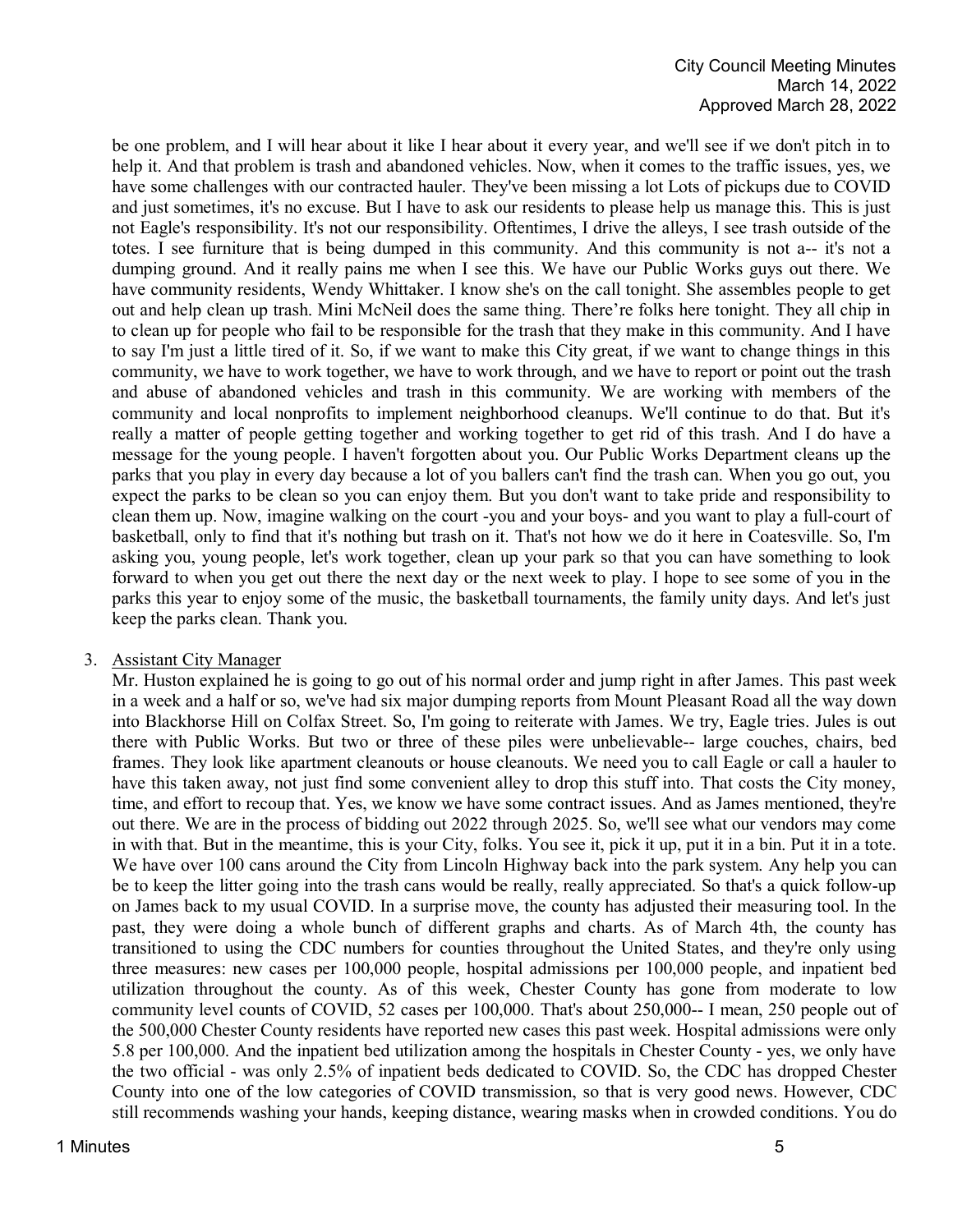not have to wear them outside, but please wear them inside. And our mandate in the office still goes forward until City Council meets to discuss our future plans there. So that's a quick COVID report.

A couple of things coming up. As far as construction, we just got a request for meeting with Valley Township. Valley would like to meet regarding Wagontown Road and the money that's become available from the county, so that should probably start late spring, early in the early summer. So, you might see Wagontown Road construction. It's not open anyway, but you'll see that construction going on, as well as getting the project started up on East Glencrest moving as well with the county funding. So that's a couple of projects ongoing. We survived another major two-inch snowfall, so we appreciate the fact that nature gave us a break this winter. But please keep an eye on what's going on, and again, go back to the beginning. Do what's right for the City, and help us keep the place clean. Thank you.

### 4. Police Department

Chief Laufer announced the complete statistical package is in the package tonight for council. Just a couple of highlights. Our number of 911-generated calls for service were down slightly from 1,751 in January to 1,710 in February. Also, our total calls received at the front desk, including the 911 calls plus other calls for service, were down to 2,398 for February, down from 2,447 for January. A couple of other highlights. We had three Narcan saves for the month of February. We did seven car seat checks and installations of free car seats for our residents installed by our car seat technicians. We continue to participate in the DA's Task Force on Race and Justice, now called PAC 19320. We also have continuing involvement in the Alliance for Health Equity Collective Impact Cohort and the School Safety Task Force. And our Youth Aid Panel continues its excellent work in diverting our youth from more serious criminal charges to the Youth Aid Panel for disposition with Corporal Antonucci running that program. Just wanted to briefly comment on some of the shootings that we've had recently here in the City. Most recent, the four-year-old death from, I guess, almost three weeks ago now, which resulted in the accidental shooting of a four-year-old child here in the City. It has officially been ruled an accidental shooting by the Police Department, the county detectives, the District Attorney's office, and the coroner's office. And we did make an arrest today. Unfortunately, the 18-year-old brother was charged today with involuntary manslaughter and related offenses involving the purchase of a gun and then failing to secure that weapon so that a four-year-old could discover it and accidentally shoot himself. Really, what more can you say about gun violence in the City than what that says? But there's more to it. Unfortunately, this past weekend, excellent job by our patrol officers. On a vehicle stop, we arrested two juveniles and one adult for possession of a stolen handgun, three ghost guns, seven extended magazines, and a lot of ammunition. And the disturbing part of that story, other than the facts on the face of it, is one of those juveniles still playing with guns, still playing with ghost guns, stolen guns. One of those juveniles was one of the juveniles that was present and involved in the shooting death of our football player in 2021 above Community Lane. So obviously, he has not learned a lesson with the death of his best friend and continues to involve himself in the illicit drug trade and gunplay here in the City. So, I don't know how we tackle this problem. The arrest is not the answer. It's the result of the problem. Arresting the 18-year-old in the death of his 4-year-old brother is not the answer to the problem. It was just simply the result of the investigation and the existence of the guns here in our City. But it really takes more than the Police Department. It takes the entire community. It takes all the entities within that community. Clergy, family—everyone, teachers, everyone, a village, to try to make a difference in our community with regard to this problem. Because the number of shootings that we have had in the last couple of months, it's on the uptick. We hope it's not a trend that's going to continue into the warmer months here in the summer. But we are actively and aggressively doing our part to try to stem that tide or stem that trend. But we are asking for the help from the community here. And I think those two most recent cases really illustrate what we're up against. Madam President, that's my report, unless there are any questions.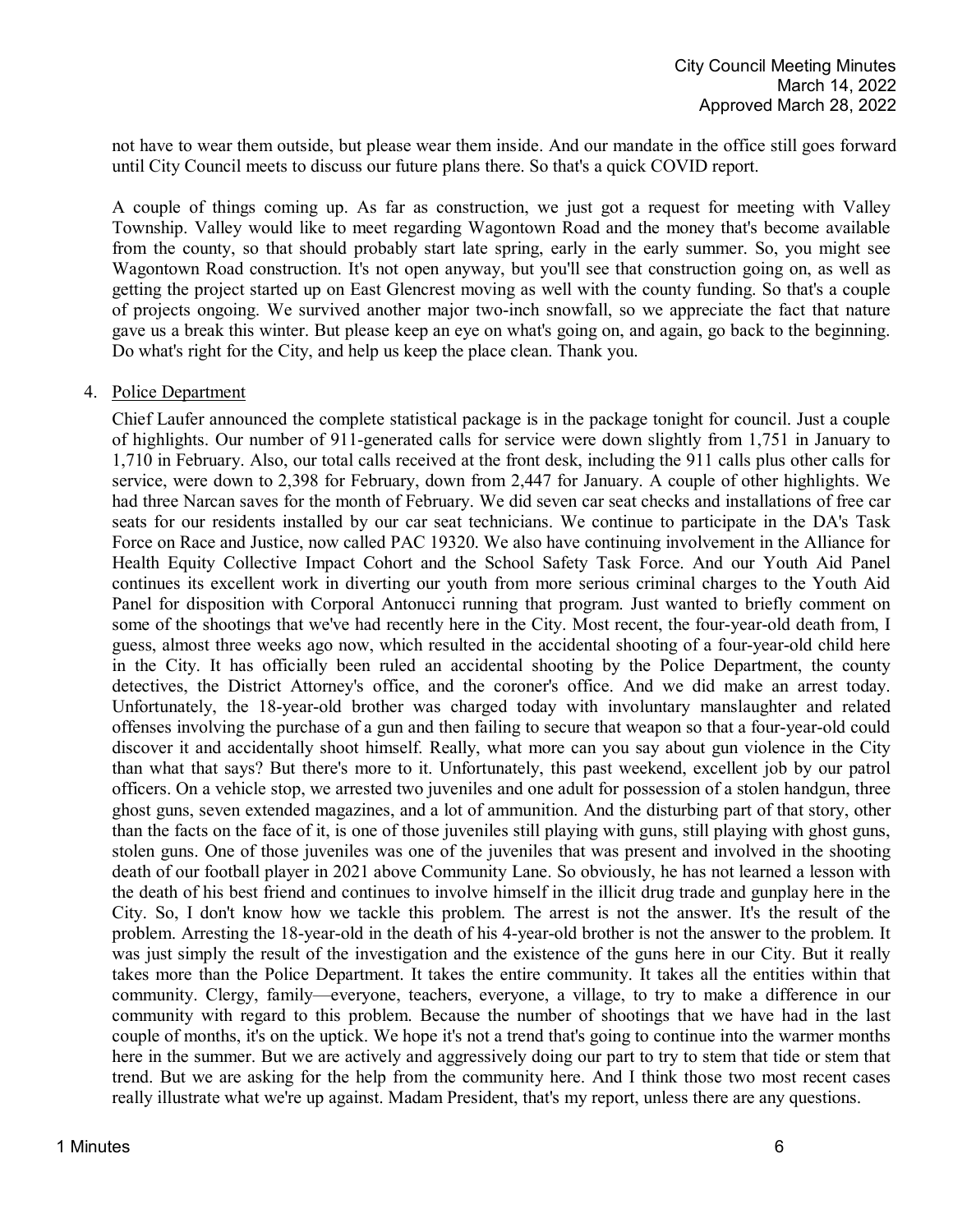Mr. Logan asked the Chief, I do have a question. So, when you look at Coatesville and some of the neighboring municipalities, and in light of what you just shared with us, how would you-- and I don't want to use the word rank or rate, but how would you rate us in terms of safety? Chief asked compared to other communities? Well, I think we are the only City in Chester County which presents its own unique problems that do not exist in rural, the more rural townships that surround us and you find in the rest of Chester County. West Chester has their share of gun violence, and Phoenixville. So, it's not that we are entirely unique, but we do face some issues that a lot of the other communities don't. I think the trend continues that the majority of the violent street crime is directed at those that are also involved in the same game. And most of the gunplay that occurs is between----different groups that are all involved in drug trade, trade sales as opposed to innocent victims being subject to street crime, to muggings, to things like that. We don't see that here in Coatesville. So, I think the majority of our residents enjoy a very safe environment here in the City. I don't think they feel afraid to walk the street. I don't think they feel afraid to go out. But it's something that historically Coatesville has struggled with and battled with, and I think we will continue that. Thank you. President Lavender Norris stated I think while you've struggled with and battled with this. I do want to say that we're in a better position. I think your department has made a huge difference in the crime, the help and safety of our residents. There was a time when crime was just rampant here in the City, but I'm grateful and I thank God because we're not in those times anymore. While we still have our issues, like you said, we're not as bad as it used to be.

## **Citizens Hearings Non-Agenda Items Only (3 Minutes)**

There were no citizens hearings on non-agenda items.

Vice President Green made a motion to close citizens hearings on non-agenda items; Mr. Folks seconded the motion. Motion passed 5-0.

### **Special Events**

There were no special events at this time.

### **Council Comments**

Mr. Simpson thanked everybody for coming out tonight and having my back. I appreciate that. Thank you.

Mr. Folks thanked everyone for coming out. Just pray for our City. Have a good night.

Ms. Allen thanked everyone for coming out. Have a good night.

Vice President Green thanked everyone for coming out and tuning in. And so thankful and grateful for our officers that were promoted today. And just thank you, chief, because our streets are safe. I do sleep a lot sounder these days. And Coatesville used to be rough, but I do appreciate all the service that you and Lieutenant provide. Because not only are you bringing the safety aspect, but you're also bringing the community aspect into our City, and I think that that's what makes the difference. Our officers are seeing a little bit differently now with all the many things that you guys do for the community. I tell you, I've got about four badges on my Facebook for sharing Coastal Police Department stuff. You said we share enough you get badges on Facebook. I guess that's what it is. But I do appreciate all that you do, and I'm thankful and grateful for the two promotions that we had tonight. Thank you.

President Lavender Norris stated I am so saddened with the situation with the 4-year-old and the 18-year-old brother. I don't know how the mom's handling it, how she can. I just ask that----we be mindful and just pray for them. The young man, his life is forever changed. His baby brother's gone. And while he may not have been the one that pulled the trigger, it was his weapon. So I don't know what we can do. I don't know what we can say that will